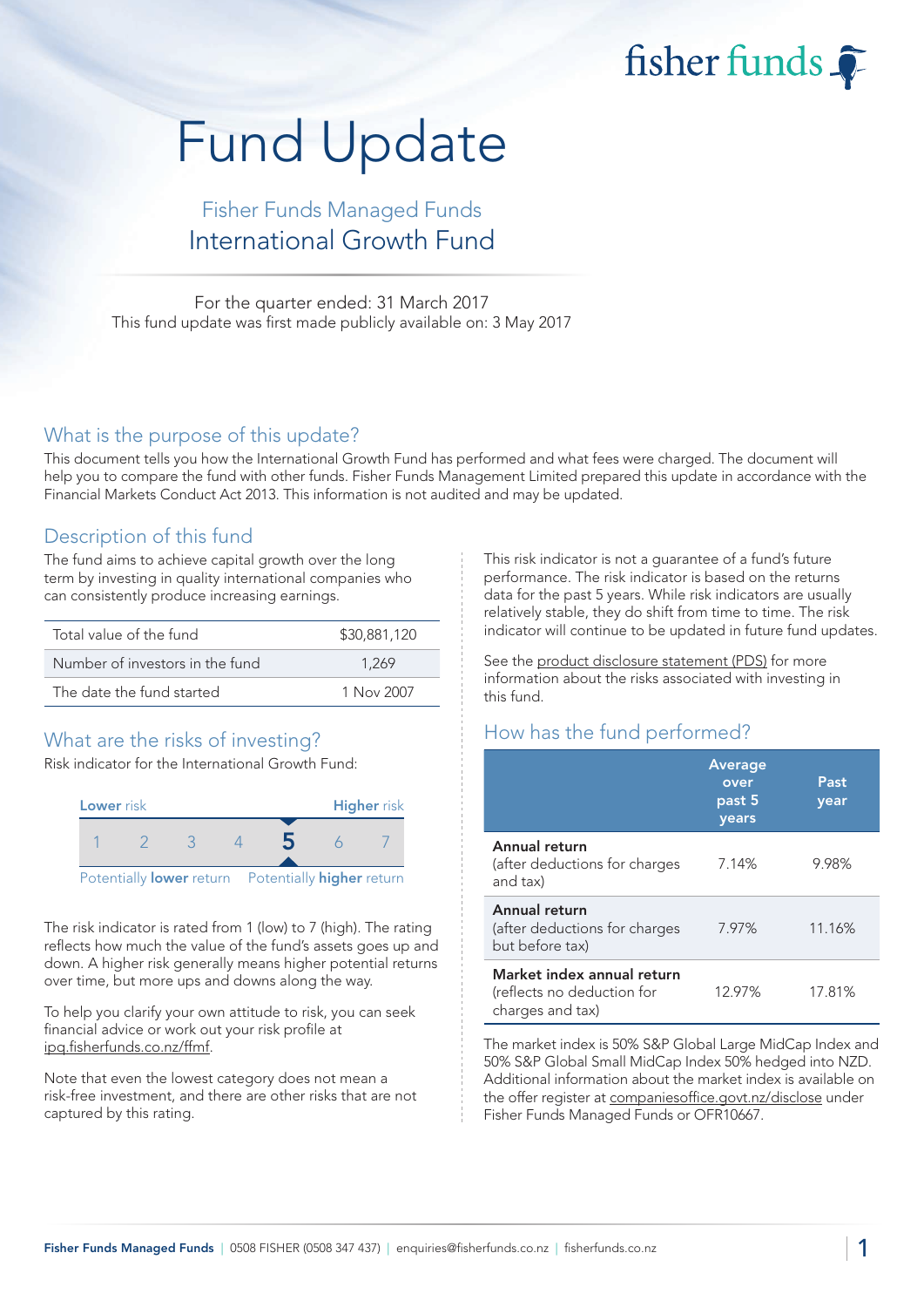

This shows the return after fund charges and tax for each year ending 31 March since the fund started. The last bar shows the average annual return since the fund started, up to 31 March 2017.

Important: This does not tell you how the fund will perform in the future.

Returns in this update are after tax at the highest prescribed investor rate (PIR) of tax for an individual New Zealand resident. Your tax may be lower.

#### What fees are investors charged?

Investors in the International Growth Fund are charged fund charges. In the year to 31 March 2016 these were:

|                                                       | % of net asset value |
|-------------------------------------------------------|----------------------|
| <b>Total fund charges</b>                             | 2.07%                |
| Which are made up of:                                 |                      |
| <b>Total management and</b><br>administration charges | 2.07%                |
| Including:                                            |                      |
| Manager's basic fee                                   | 1.27%                |
| Other management and<br>administration charges        | 0.34%                |
| Total performance-based fees <sup>1</sup>             | 0.46%                |

Small differences in fees and charges can have a big impact on your investment over the long term.

## Example of how this applies to an investor

Katie had \$10,000 in the fund at the start of the year and did not make any further contributions. At the end of the year, Katie received a return after fund charges were deducted of \$998 (that is 9.98% of her initial \$10,000). Katie did not pay other charges. This gives Katie a total return after tax of \$998 for the year.

## What does the fund invest in?

#### Actual investment mix

This shows the types of assets that the fund invests in.



#### Target investment mix

This shows the mix of assets that the fund generally intends to invest in.